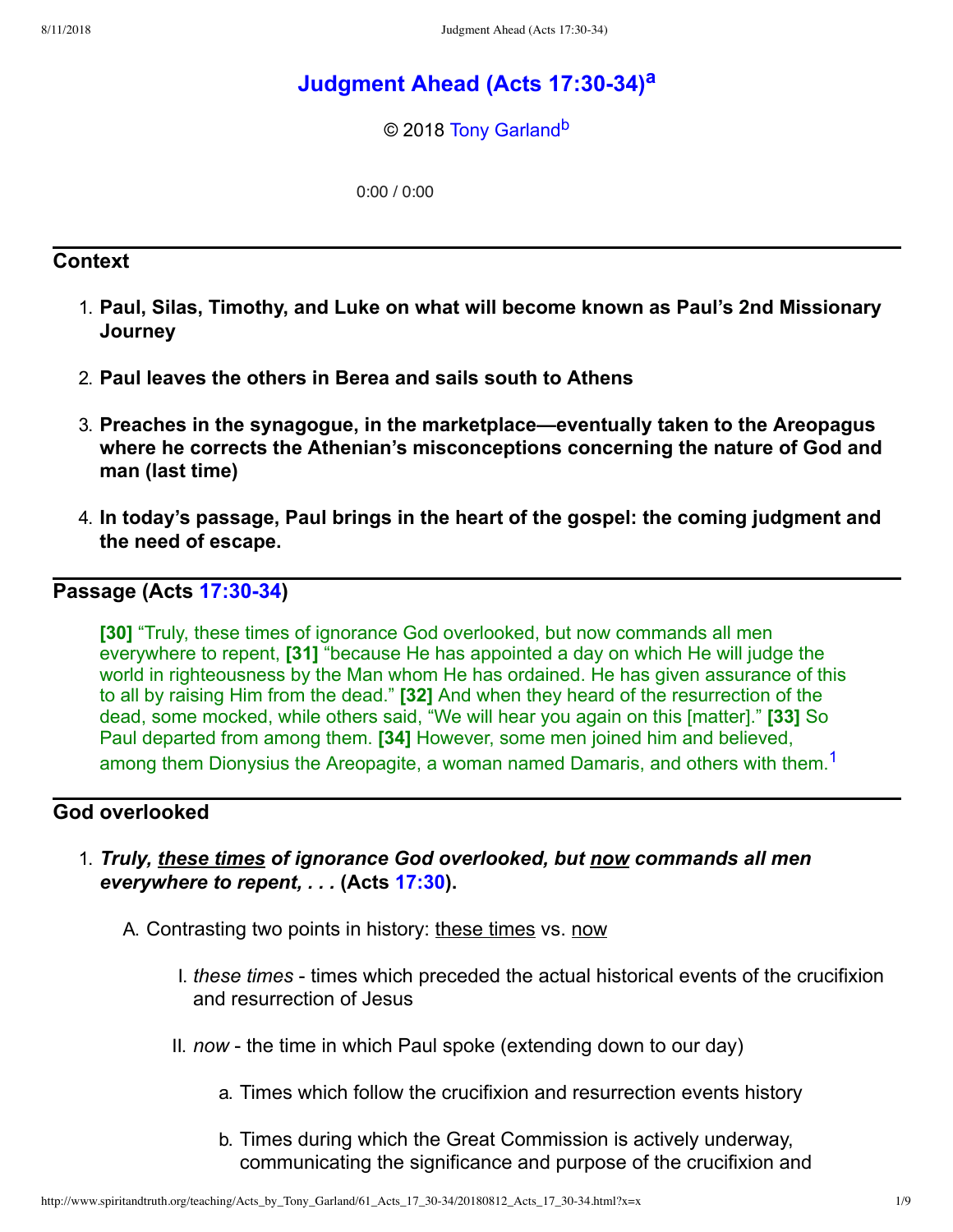resurrection to all nations

- III. The dividing point: the crucifixion as an historical event
- IV. What differs between these two periods and why do the nations now have greater responsibility to respond?
- B. These times the times of ignorance
	- I. Incomplete, partial revelation concerning the redemptive work of Jesus Christ on the cross
	- II. This partial revelation was given to Israel, not to the nations at large
		- a. It was to the Israelites, to whom God gave the Law (Rom. [9:4](http://www.spiritandtruth.org/bibles/nasb/b45c009.htm#Rom._C9V4))
	- III. The times of ignorance had at least two dimensions
		- a. FIRST: the Gentile nations, for the most part, were ignorant of the Old **Testament** 
			- i. Thus, Isaiah characterized "Galilee of the Gentiles" as a "people who walked in darkness" (Isa. 9:1-2)
			- ii. This is why Isaiah described the ministry of Jesus as being two-fold (Isa.  $49:6-7$ ):
				- *+ to raise up the tribes of Jacob . . . to restore the preserved ones of Israel*
				- + *I will also give you as a light to the Gentiles*
			- iii. This why Paul said to those in Lystra (in Acts [14\)](http://www.spiritandtruth.org/bibles/nasb/b44c014.htm#Acts_C14V1) that God *in bygone generations allowed all nations to walk in their own ways*(Acts [14:16](http://www.spiritandtruth.org/bibles/nasb/b44c014.htm#Acts_C14V16))
			- iv. In other words, His focus was mainly working with His covenant nation, Israel—who had greater responsibility by also having been provided with greater revelation
		- b. SECOND: although the Old Testament pointed toward the work of Jesus on the cross, it was incomplete in what it revealed
			- i. Even Israel, having the Old Testament, had some measure of ignorance although far less than other nations
			- ii. The righteousness of God apart from the law was merely *witnessed by the Law and the Prophets*, it hadn't actually worked itself out historically
- C. Now a time of full revelation, of complete knowledge of God's remedy for sin
	- I. The predicted events of the Jewish Old Testament had now become reality in history
	- II. The partial revelation of the Old Testament—the witness of the Law and Prophets —is now complete in the testimony of the Apostles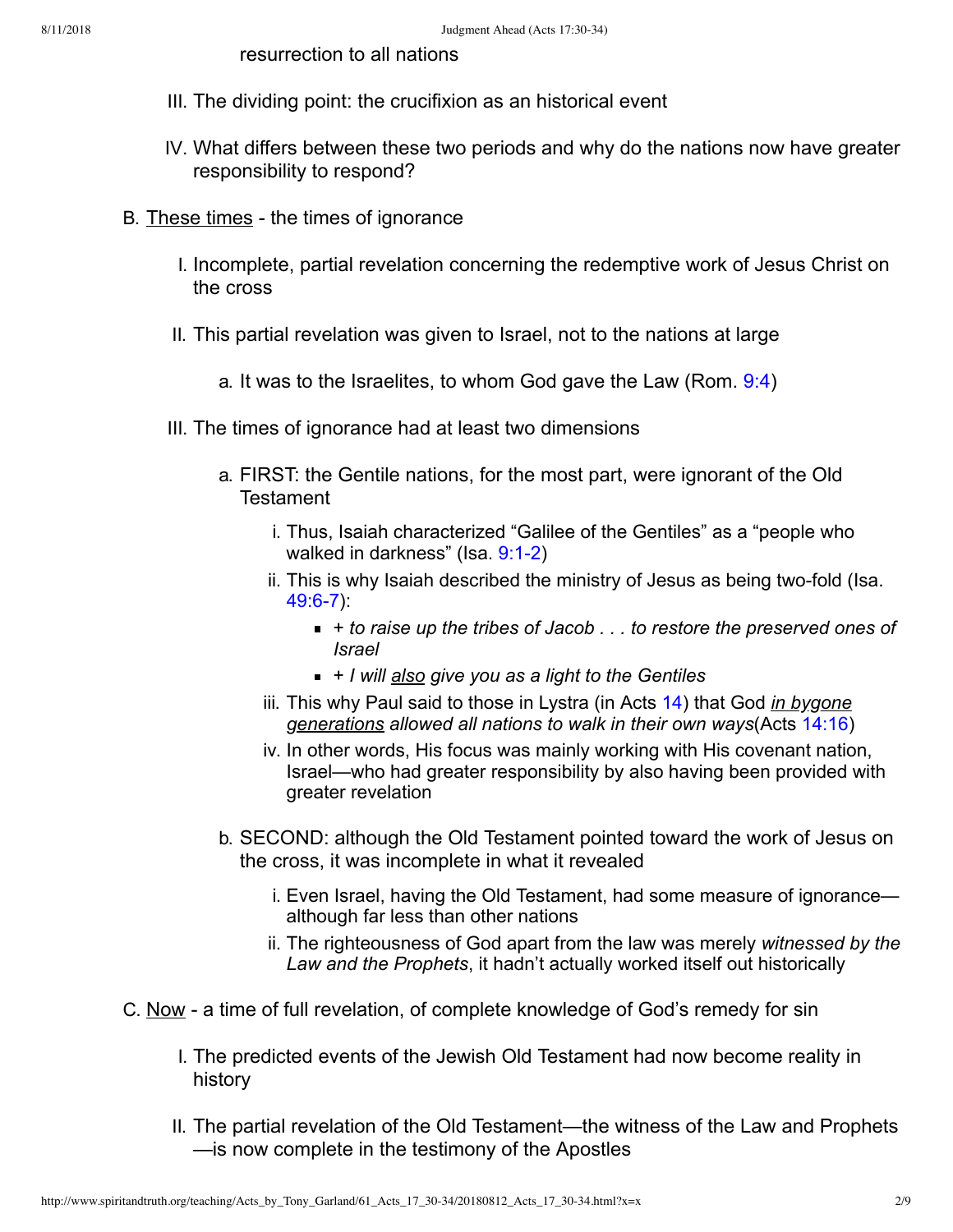- <span id="page-2-0"></span>III. The completed testimony is now promoted to a global extent such that God *commands all men everywhere to repent* (Acts [17:30\)](http://www.spiritandtruth.org/bibles/nasb/b44c017.htm#Acts_C17V30)
- <span id="page-2-1"></span>D. What else changed between these periods?
	- I. God's means of dealing with sin
		- a. The [previous] times of ignorance "God overlooked", but not so now.
		- b. "Overlooked" is from ὑπε<mark>ροράω</mark> [*hyperoraō*], *to disregard.<sup>[2](#page-7-1)</sup>*
		- c. How is it possible that God "overlooked" or "disregarded" sin—wouldn't that violate His nature?
	- II. We find help on this in another passage by Paul on these same themes: Romans [3](http://www.spiritandtruth.org/bibles/nasb/b45c003.htm#Rom._C3V1) (a passage within which he also convicts all the world of sin)
		- a. *Therefore by the deeds of the law no flesh will be justified in His sight, for by the law [is] the knowledge of sin. But now the righteousness of God apart from the law is revealed, being witnessed by the Law and the Prophets* (Rom. 3:20-21).
		- b. Previously
			- i. The righteousness of God apart from the law wasn't fully revealed (as it has now)
			- ii. The redemptive work of God in Christ was only witnessed by the Law and the Prophets
			- iii. The Old Testament pointed toward it, but it hadn't actually come to pass and details were lacking
		- c. We find the same concept expressed by Paul in Romans [3](http://www.spiritandtruth.org/bibles/nasb/b45c003.htm#Rom._C3V1) as in Acts [17](http://www.spiritandtruth.org/bibles/nasb/b44c017.htm#Acts_C17V1) the idea that God extended "forbearance" in "passing over sins" that were committed before the cross.
			- i. *[Jesus,] whom God set forth [as] a propitiation by His blood, through faith, to demonstrate His righteousness, because in His forbearance God had passed over the sins that were previously committed, to demonstrate at the present time His righteousness, that He might be just and the justifier* of the one who has faith in Jesus (Rom. 3:25-26)
			- ii. "Forebearance" is from **πάρεσις** [*paresis*], to "disregard, leaving unpunished"<sup>[3](#page-7-2)</sup>
			- iii. In what way did God disregard or leave unpunished sins accomplished prior to the cross?
				- Does this imply he "looked the other way" in that he winked at injustice? That he let it pass?
				- No, this would violate God's nature, His character as perfectly righteous—He *cannot* let sin pass.
			- iv. So what *does* it mean?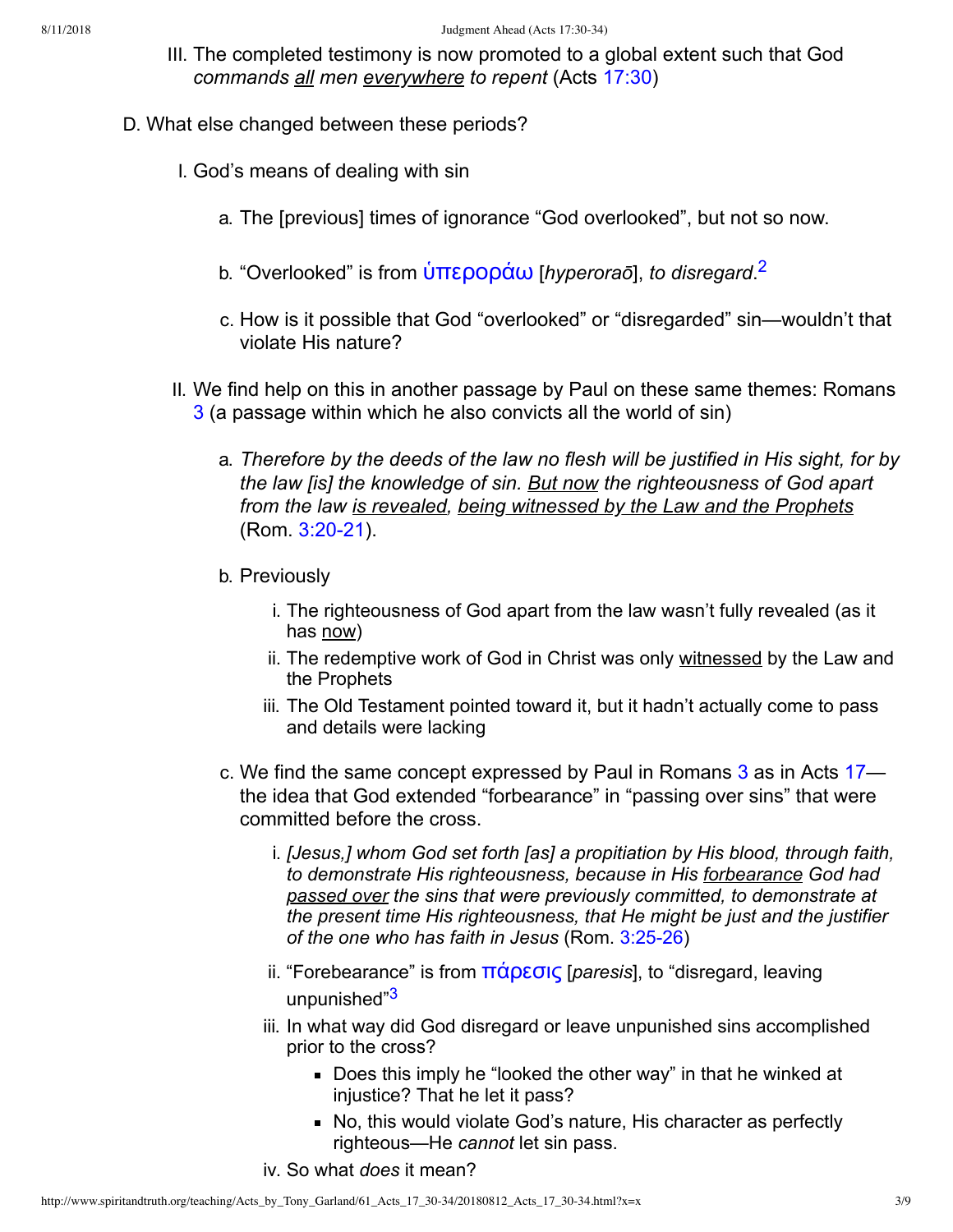- v. Here we find help, both from the book of Hebrews, and a Greek Lexicon
	- **First the Lexicon:**

[˭˙ˮε˰˦˯](http://www.spiritandtruth.org/fontsu/index.htm) [*paresis*] . . . *overlooking* (for the time being) . . . used of God's way of dealing with sins committed during Old Testament times and only symbolically atoned for by sacrifices until Christ should come and offer up himself as the adequate sacrifice; distinguished from

<span id="page-3-0"></span>[ἄ˳ε˰˦˯](http://www.spiritandtruth.org/fontsu/index.htm) [*aphesis*] (release, pardon), which is a doing away with sins through an adequate atonement<sup>[5](#page-7-3)</sup>

- Now, to the book of Hebrews:
	- *. . . "Their sins and their lawless deeds I will remember no more." Now where there is remission of these, [there is] no longer an offering for sin* (Heb. [10:18\)](http://www.spiritandtruth.org/bibles/nasb/b58c010.htm#Heb._C10V18)
	- The animal sacrifices were perpetual because they could not fully remit sins and lawless deeds.
- In summary, we might say that "God put up with" inadequate, temporal, ongoing animal sacrifices in lieu of the once-for-all permanent remedy which was to come, the *new and living way which He consecrated for us, through the veil, that is, His flesh* the death of Christ on the cross.

# **Judgment ahead**

## 1. **God's judgement is certain (an appointed day)**

- A. "Appointed" is from <u>Ιστεμαι</u> [*histemai*] meaning, "to fix a time."
	- I. God has "fixed a day" (ESV), He has "set a day" (NET)
	- II. Days come and days go, pages of the calendar turn, but not all days are alike
	- III. One day, on a specific "appointed day," God will weigh the minutest of the deeds of men in His scales of perfect justice
- B. The day is fixed in the eternal counsel of God—history is a clock winding down to this certain end point

## 2. **God's judgment is universal (the world)**

- A. *He will judge the world* (Acts [17:31\)](http://www.spiritandtruth.org/bibles/nasb/b44c017.htm#Acts_C17V31)
	- I. "World" is from *OIKOUUEVN* [*oikoumenē*] denoting "people, humankind"<sup>[6](#page-7-4)</sup>
- B. All nationalities: both Gentile and Jew

<span id="page-3-1"></span>I. All men will be accountable to God's Law —either written on stone or on the heart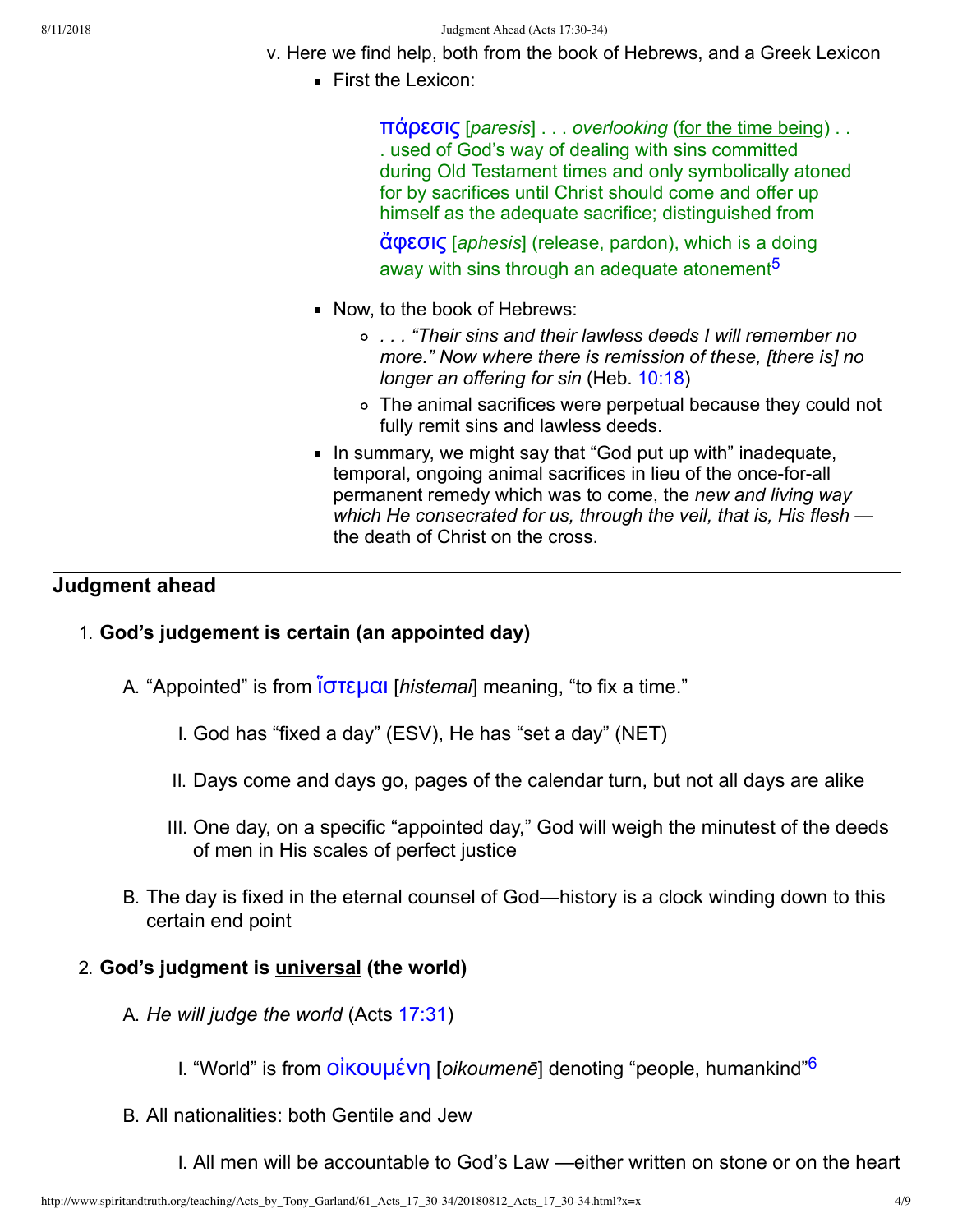- II. *For as many as have sinned without law will also perish without law, and as many as have sinned in the law will be judged by the law (for not the hearers of the law [are] just in the sight of God, but the doers of the law will be justified; for when Gentiles, who do not have the law, by nature do the things in the law, these, although not having the law, are a law to themselves, who show the work of the law written in their hearts, their conscience also bearing witness, and between themselves [their] thoughts accusing or else excusing [them]) in the day when God will judge the secrets of men by Jesus Christ, according to my gospel* (Rom.  $2:12-16$ ).
	- a. There are those who have sinned without law yet they are still destined to perish. These are the Gentile nations who lacked the Old Testament, but had the work of the law written in their hearts—their conscience judging them.
	- b. There are those who have sinned in the law they too will find judgment by the written law revealed to them by God. These are the Jews.
- C. All socio-political and economic levels
	- I. ". . . I saw a great white throne and Him who sat on it, from whose face the earth and the heaven fled away. And there was found no place for them. And I saw the dead, small and great, standing before God, and books were opened. And another book was opened, which is [the Book] of Life. And the dead were judged according to their works, by the things which were written in the books. The sea gave up the dead who were in it, and Death and Hades delivered up the dead who were in them. And they were judged, each one according to his works. . . . And anyone not found written in the Book of Life was cast into the lake of fire" Rev. (20:11-15)
	- II. The significance and accomplishments of men's lives may differ, but death and subsequent judgment are the great equalizers
		- a. Historically famous men, the likes of Alexander the Great and Hitler, will be among the crowd—standing alongside those who lived and died in obscurity: hermits, untouchables, so-called "little people" of all walks.

## 3. **God's judgment is righteous (He will judge . . . in righteousness)**

- A. The righteousness of God's judgment is emphasized throughout Scripture:
	- I. *He shall judge the world in righteousness, And He shall administer judgment for the peoples in uprightness* (Ps. [9:8\)](http://www.spiritandtruth.org/bibles/nasb/b19c009.htm#Ps._C9V8).
	- II. *Say among the nations, "The LORD reigns; The world also is firmly established, It shall not be moved; He shall judge the peoples righteously." Let the heavens rejoice, and let the earth be glad; Let the sea roar, and all its fullness; Let the field be joyful, and all that [is] in it. Then all the trees of the woods will rejoice before*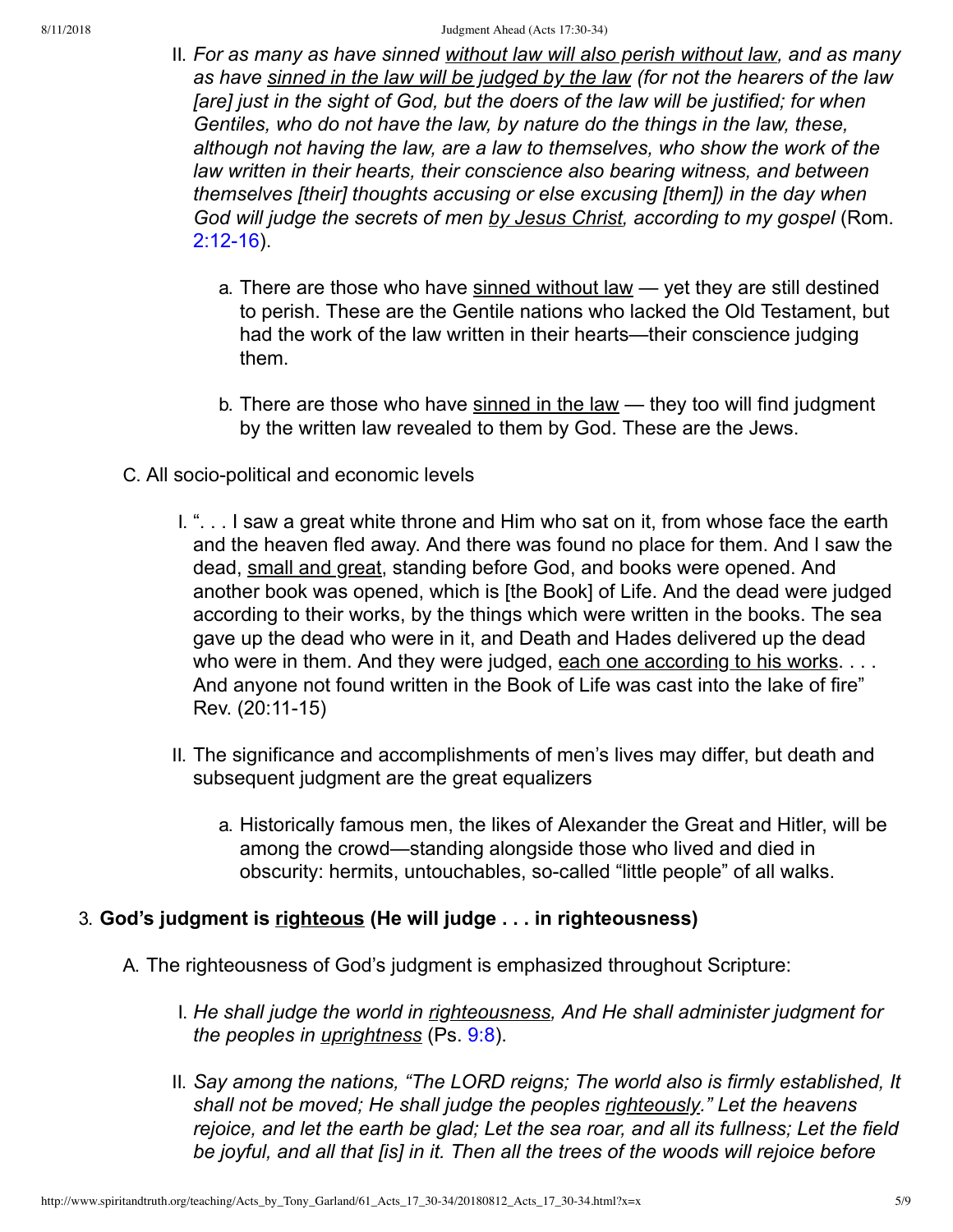*the LORD. For He is coming, for He is coming to judge the earth. He shall judge the world with righteousness, And the peoples with His truth* (Ps. 96:10-13).

- III. *Let the sea roar, and all its fullness, The world and those who dwell in it; Let the rivers clap [their] hands; Let the hills be joyful together 9 before the LORD, For He is coming to judge the earth. With righteousness He shall judge the world,* And the peoples with equity (Ps. 98:7-9).
- B. Righteous judgment should strike fear into the heart of the unconverted
	- I. Being perfectly just by nature, God *cannot* judge on a relative scale
	- II. Being imperfect by nature, man *cannot* measure up to the perfection required by God
	- III. These dual truths are intended to drive men to seek God's forgiveness—which is Paul's point in this passage

### 4. **God's judgment is intimately familiar with the human condition, being adjudicated by a man**

- A. Paul indicates a specific individual—a *man* has been ordained, appointed, as judge
- B. But what man could possibly fulfill such a role?
- C. How could God be so irresponsible as to place the eternal destiny of all other men beneath one of their peers?
- D. The answer, as Scripture reveals, is this man is a very special man: the God-man Jesus Christ, born of the virgin Mary.
- E. Here again we see testimony to the divinity of Jesus—who stands fully in a position reserved for God alone.
- F. This is the man Whom Daniel saw in his night vision
	- I. *I was watching in the night visions, And behold, [One] like the Son of Man, Coming with the clouds of heaven! He came to the Ancient of Days, And they brought Him near before Him. Then to Him was given dominion and glory and a [kingdom, That all peoples, nations, and languages should serve Him.](http://www.spiritandtruth.org/bibles/nasb/b27c007.htm#Dan._C7V13)* (Dan. 7:13 14a).
- G. Intimately familiar with what it is to be human
	- I. *For we do not have a High Priest [or Judge] who cannot sympathize with our weaknesses, but was in all [points] tempted as [we are, yet] without sin* (Heb. [4:15\)](http://www.spiritandtruth.org/bibles/nasb/b58c004.htm#Heb._C4V15)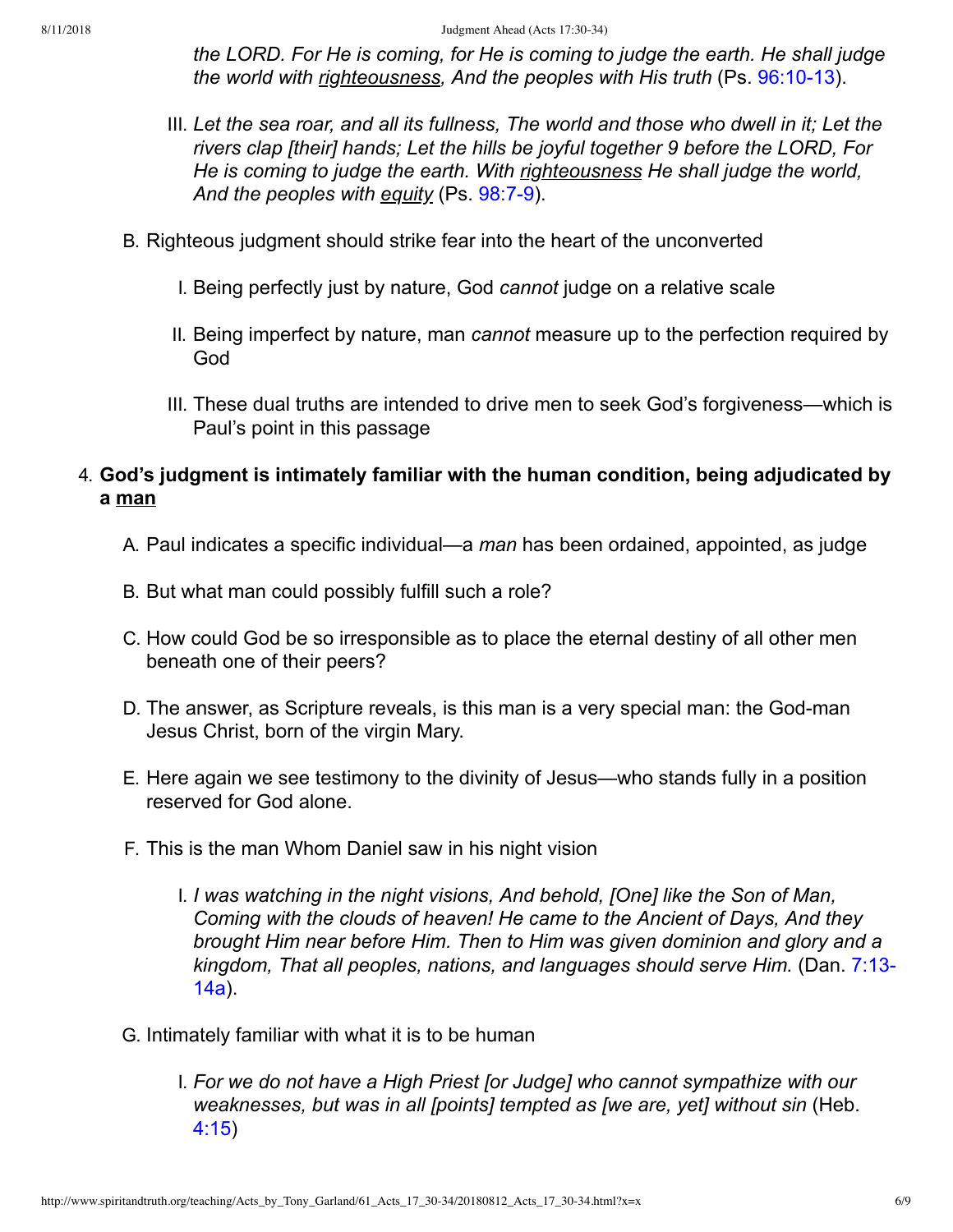The fact of it is the ground that he who knows what is in man should be the Judge of men. By personal experience of man's temptations and frailties; by knowing every palliation of our sins, every extenuation of our failures, every aggravation of our weakness; by gazing through human eyes with human consciousness upon our mysterious destiny, he is competent to judge; whereas by being Son of God as well as Son of man, he is entrusted with power to execute the judgment of the Eternal.<sup>[7](#page-7-5)</sup>

<span id="page-6-1"></span><span id="page-6-0"></span>The appointment of a Judge in our own nature is one of the most beautiful arrangements of divine wisdom in redemption.<sup>[8](#page-7-6)</sup>

## **Who can stand?**

- 1. **Anyone listening carefully to Paul's message in Athens should have been asking themselves this question: "In view of our errors and the certainty of God's coming day of judgment, who can stand?"**
- 2. **This question was also on the mind of the prophet Nahum in the 7th century when he wrote:**
	- A. *The LORD [is] slow to anger and great in power, And will not at all acquit [the wicked]. The LORD has His way In the whirlwind and in the storm, And the clouds [are] the dust of His feet. He rebukes the sea and makes it dry, And dries up all the rivers. Bashan and Carmel wither, And the flower of Lebanon wilts. The mountains quake before Him, The hills melt, And the earth heaves at His presence, Yes, the world and all who dwell in it. Who can stand before His indignation? And who can endure the fierceness of His anger? His fury is poured out like fire, And the rocks are thrown down by Him.* (Nah.  $1:3-6$ )
- 3. **Fortunately, Nahum also provided the answer in the very next verse:**
	- A. *The LORD [is] good, A stronghold in the day of trouble; And He knows those who trust in Him* (Nah. [1:7](http://www.spiritandtruth.org/bibles/nasb/b34c001.htm#Nah._C1V7)).
	- B. Those who exercise faith in God.

#### 4. **Those who "trust in Him" won't have to stand in the appointed day of judgment Paul describes here because the man who is the judge is also their justifier**

- A. *Who shall bring a charge against God's elect? [It is] God who justifies. Who [is] he who condemns? [It is] Christ who died, and furthermore is also risen, who is even at the* right hand of God, who also makes intercession for us (Rom. 8:33-34)
- B. The very man whom God has appointed judge of each individual's eternal destiny is also the defence lawyer for those who trust in Him.
- C. Because of this, the believer will not stand in the resurrection of condemnation, but will be escape unto the resurrection of life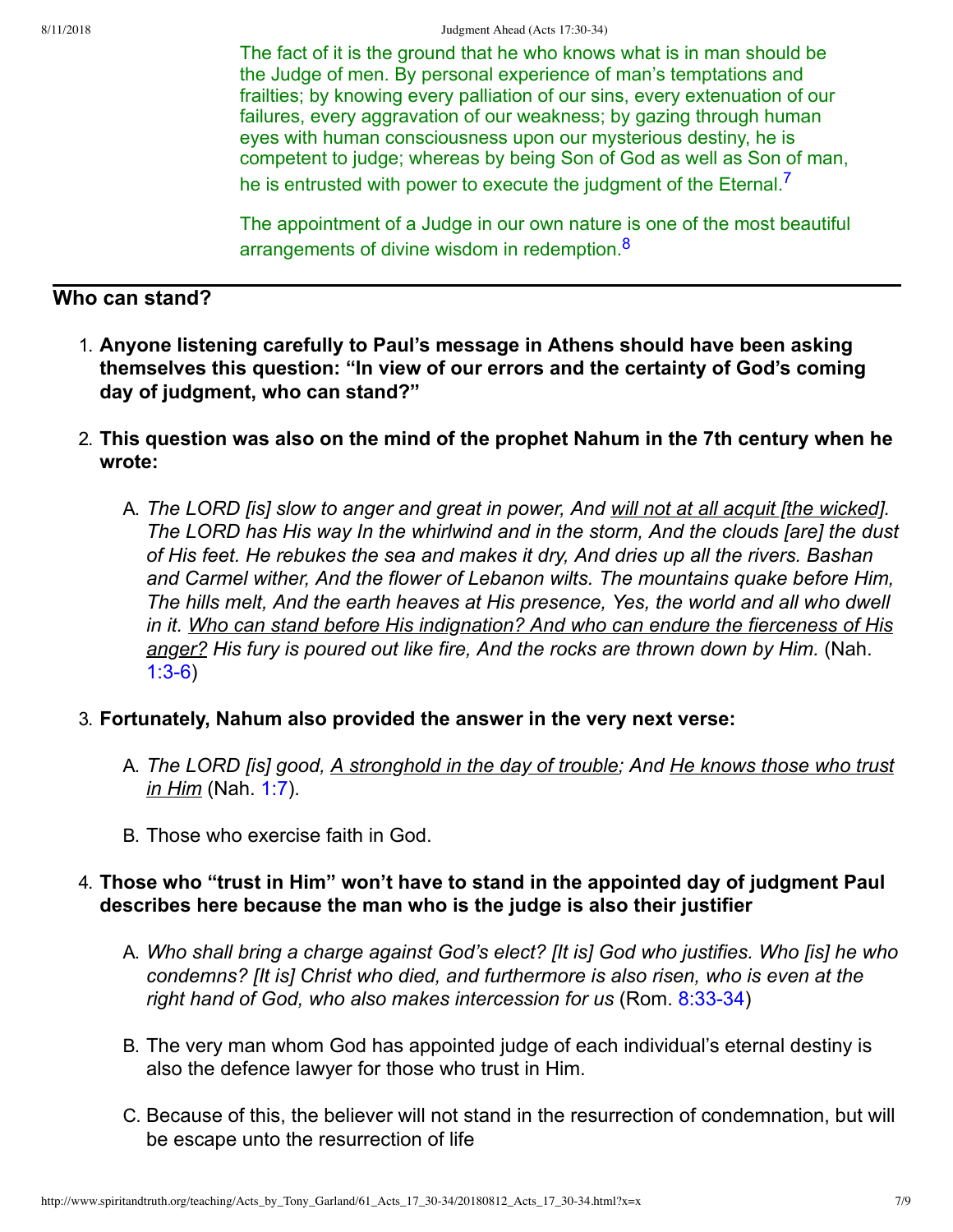- D. As Jesus Himself said
	- I. *"Most assuredly, I say to you, he who hears My word and believes in Him who sent Me has everlasting life, and shall not come into judgment, but has passed from death into life. Most assuredly, I say to you, the hour is coming, and now is, when the dead will hear the voice of the Son of God; and those who hear will live. For as the Father has life in Himself, so He has granted the Son to have life in Himself, and has given Him authority to execute judgment also, because He is the Son of Man. Do not marvel at this; for the hour is coming in which all who are in the graves will hear His voice and come forth—those who have done good, to the resurrection of life, and those who have done evil, to the resurrection of* condemnation (John 5:24-29)
	- II. The one who trusts in Christ will not come into judgment, having already passed from death into life at the moment of faith.
	- III. Instead of standing in the resurrection unto condemnation fearfully subjecting our foibles and frailties to God's all consuming stare, we will occupy a better resurrection—one where our judgment is for degree of reward and our salvation is assured (2Cor. [5:10](http://www.spiritandtruth.org/bibles/nasb/b47c005.htm#2Cor._C5V10)).



<span id="page-7-12"></span>[SpiritAndTruth.org Scan Code](http://www.spiritandtruth.org/)<sup>[c](#page-8-2)</sup>

#### Endnotes:

- <span id="page-7-0"></span>[1.](#page-0-0) Acts 17:30-34, NKJV
- <span id="page-7-1"></span>[2.](#page-2-0) Made up of two Greek words, one meaning "to look" and the other meaning "over".
- <span id="page-7-2"></span>[3.](#page-2-1) Ref-0377, #4217
- <span id="page-7-11"></span>[4.](#page-7-7) Ref-0094
- <span id="page-7-3"></span>[5.](#page-3-0) Ref-0140, 300
- <span id="page-7-4"></span>[6.](#page-3-1) Ref-0377, #3876
- <span id="page-7-5"></span>[7.](#page-6-0) Ref-0932, John [5:27](http://www.spiritandtruth.org/bibles/nasb/b43c005.htm#John_C5V27)
- <span id="page-7-6"></span>[8.](#page-6-1) Ref-0187, John [5:27](http://www.spiritandtruth.org/bibles/nasb/b43c005.htm#John_C5V27)

#### Sources:

<span id="page-7-10"></span><span id="page-7-9"></span><span id="page-7-8"></span><span id="page-7-7"></span>**Acts [17:3034](http://www.spiritandtruth.org/bibles/nasb/b44c017.htm#Acts_C17V30)** Unless indicated otherwise, all Scripture references are from the *New King James Version*, copyright © 1982 by Thomas Nelson, Inc. Used by permission. All rights reserved. Ref-0094 Trinitarian Bible Society (U.S.A.), 1600 Leonard NW, Grand Rapids, MI 49504 mailto:tbsusa@aol.com. **Ref-01[4](#page-7-11)0** G. W. Anderson, *The Theocratic Kingdom*. See 4